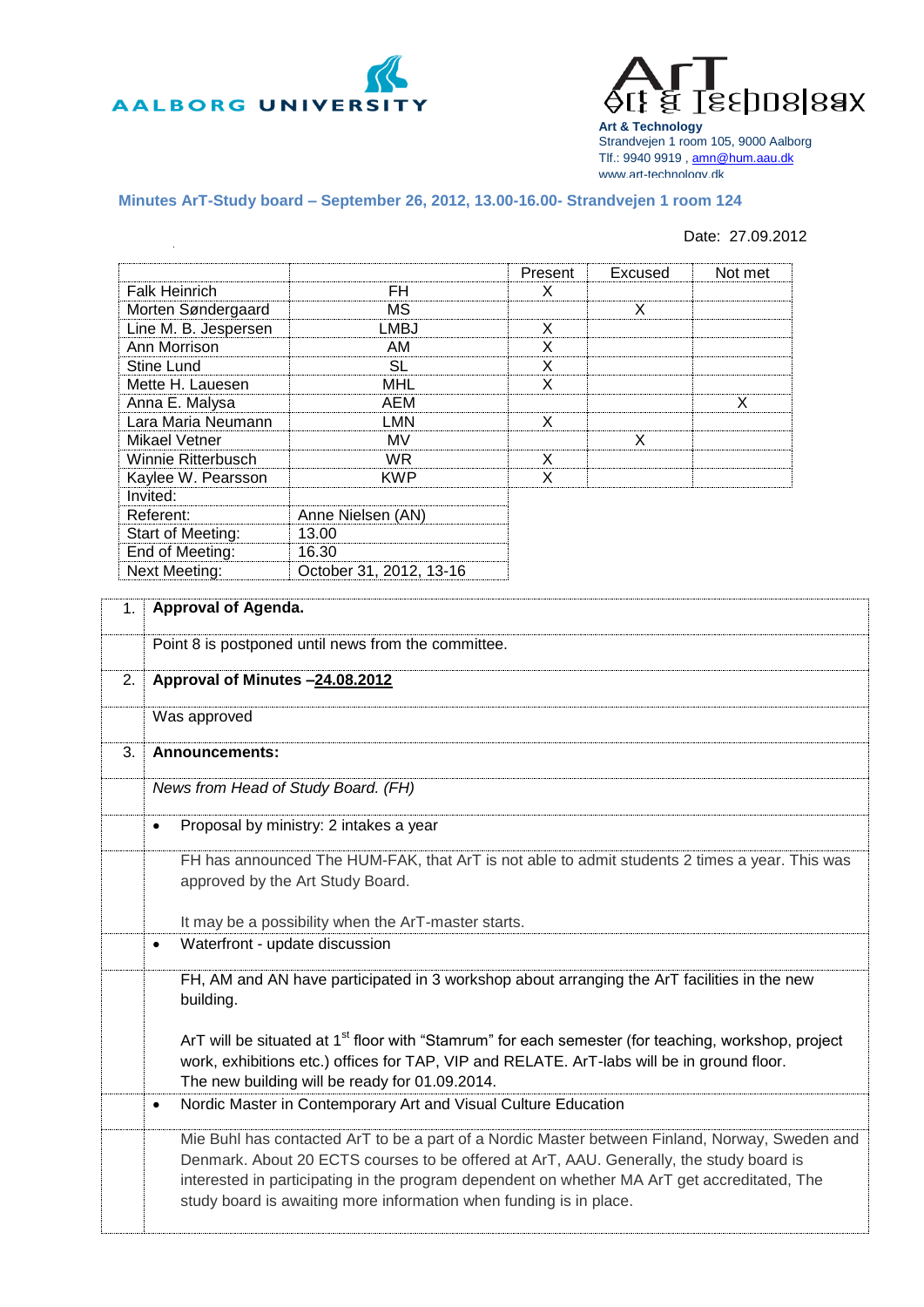



**Art & Technology** Strandvejen 1 room 105, 9000 Aalborg Tlf.: 9940 9919, [amn@hum.aau.dk](mailto:amn@hum.aau.dk)

|    | www.art-technology.dk                                                                                                                                                                                                                                                                                                                                                                            |
|----|--------------------------------------------------------------------------------------------------------------------------------------------------------------------------------------------------------------------------------------------------------------------------------------------------------------------------------------------------------------------------------------------------|
|    | <b>RELATE</b> news:                                                                                                                                                                                                                                                                                                                                                                              |
|    | will be a regular item, responsible AM<br>$\circ$                                                                                                                                                                                                                                                                                                                                                |
|    | Colloquium 26.11.2012 on academic-artistic methodologies for all ArT teachers/RELATE<br>$\circ$<br>members and other interested researchers, guest: Paul Thomas, AUS                                                                                                                                                                                                                             |
|    | Obel professor positions:<br>$\circ$                                                                                                                                                                                                                                                                                                                                                             |
|    | The vacant Obel professor position will be advertised during the autumn of 2012                                                                                                                                                                                                                                                                                                                  |
|    | RELATE calls for proposals of possible candidates for 1 month guest professorships during<br>$\circ$<br>2013, deadline oct 1st. Each guest professor will have a 'local' host and must be affiliated with<br>actual reseach and teaching. The guest professorships can/should also be used for selecting<br>the replacement of the vacant Obel professor position.<br>News from CAT-School. (MV) |
|    |                                                                                                                                                                                                                                                                                                                                                                                                  |
|    | WR gave a short introduction to "Procedure for training evaluation CAT-school 2012"<br>The procedure was accepted.                                                                                                                                                                                                                                                                               |
|    | FH and SL was pointed out for the committee (see also item 7)<br>News from Students Representative. (SL)                                                                                                                                                                                                                                                                                         |
|    | SL - the student were very pleases about the semester start, the guest lecture and they are all positive<br>and excited about the new study regulation.                                                                                                                                                                                                                                          |
|    | News from Study Counselors. (SL/KWP)                                                                                                                                                                                                                                                                                                                                                             |
|    | Are planning student internship (high school students) in week 43. 30 have enrolled for ArT.                                                                                                                                                                                                                                                                                                     |
|    | News from Copenhagen v/MS.                                                                                                                                                                                                                                                                                                                                                                       |
| 4. | Accreditation: ACE recommendation and its consequences (discussion)                                                                                                                                                                                                                                                                                                                              |
|    | The Study board was informed that the preliminary recommendation from Ace Denmark was negative<br>regarding both the Bachelor and Master in Copenhagen and the Master in Aalborg.                                                                                                                                                                                                                |
|    | The Rector has recommended (and the Dean supported) that the application for Copenhagen is<br>withdrawn. There is an opportunity to give response and supply with further information in an attempt<br>to alter the recommendation for the master program in Aalborg. Deadline is October 4 <sup>th</sup> .                                                                                      |
|    | The Main points of criticism are in Criteria 1:                                                                                                                                                                                                                                                                                                                                                  |
|    | Differentiation to related educations.<br>The job situation/opportunities also internationally.<br>The lack of involvement from the Top Management (weak procedure for developing new<br>educations).                                                                                                                                                                                            |
|    | And criteria 2:                                                                                                                                                                                                                                                                                                                                                                                  |
|    | International research level in InDiMedia and Urban Design.<br>$\bullet$<br>RELATE interdisciplinary.<br>$\bullet$                                                                                                                                                                                                                                                                               |
|    | The Study board discussed suggestions and arguments for the response for the Master in Aalborg:                                                                                                                                                                                                                                                                                                  |
|    | with only an Aalborg Master ArT will be producing only 20 instead of 40 candidates for the job<br>$\bullet$<br>marked.                                                                                                                                                                                                                                                                           |
|    | Internationally there are no statistics: but all connections will be asked to send non-official data<br>$\bullet$<br>- alumni statistics etc.                                                                                                                                                                                                                                                    |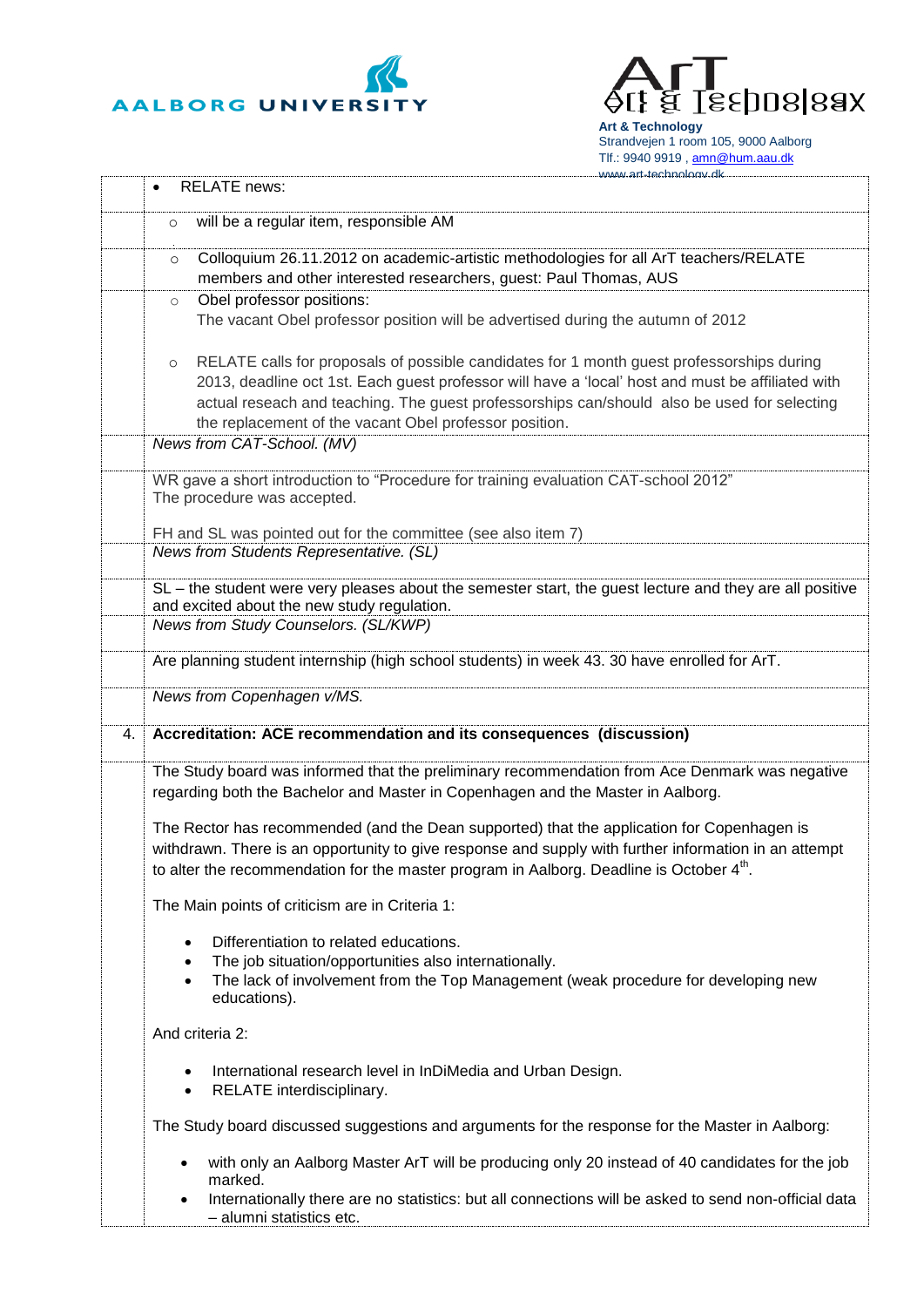



**Art & Technology** Strandvejen 1 room 105, 9000 Aalborg Tlf.: 9940 9919, [amn@hum.aau.dk](mailto:amn@hum.aau.dk)

|     | www.art-technology.dk<br>The Quality of research environment: the new strategy is to produce a list with all relevant |
|-----|-----------------------------------------------------------------------------------------------------------------------|
|     | names of researchers - and to double check that everything was entered correctly into VBN.                            |
|     | Also the way the data is presented will be changed and explained.                                                     |
|     | Falk will go through the related educations in an attempt to find new ways of arguing the<br>$\bullet$                |
|     | uniqueness of ArT.<br>Kaylee will forward a list of ArT relevant student jobs. To help the job-situation argument.    |
|     | $\bullet$<br>Ståle and Mark will be asked to formulate the RELATE interdisciplinary.                                  |
|     |                                                                                                                       |
|     | It was decided that Falk will inform all ArT-staff straight away about the current situation and that the             |
|     | students will wait until there is a final answer regarding Aalborg.                                                   |
|     |                                                                                                                       |
| 5.  | Group exams: concrete initiatives (discussion)                                                                        |
|     | It is a great desire that all ArT students get introduced to the new format and the precise procedure.                |
|     | Hans Jørgen Andersen, Department of Architecture, Design and Media Technology, is invited as an                       |
|     | experienced teacher with knowledge of ArT and group examination, also know as well as humanities                      |
|     | and science / technology approach to pairs of students.                                                               |
|     |                                                                                                                       |
|     | October 24/10 at 12.30-14.15, Nordkraft room 10.14.                                                                   |
| 6.  | Economy: budget 2012 and status (discussion)                                                                          |
|     | Anne presented the recent figures of the budget 2012. Approved.                                                       |
|     |                                                                                                                       |
| 7.  | <b>Evaluation (decision)</b>                                                                                          |
|     | BA evaluation 2012: conclusions and measurements:<br>$\bullet$                                                        |
|     | see item news from CAT school on program evaluation procedures                                                        |
|     | Semester evaluation: finalizing surveyxact and evaluation regulative:<br>$\bullet$                                    |
|     | The study board approved all relevant documents. Ann will have a linguistic look at the documents.                    |
|     | Anne will upload it to the program's website.                                                                         |
| 8.  | <b>Website (discussion)</b>                                                                                           |
|     | Postponed                                                                                                             |
| 9.  | "Aftagerpanel" (Advisory Board) (discussion and decision)                                                             |
|     |                                                                                                                       |
|     | Ralf Richardt Strøbech, Statens Teaterskole, København<br>$\bullet$                                                   |
|     | Johanne Priem Bugge, Cowi, Aalborg (chariman)<br>٠                                                                    |
|     | Dorit Wium-Andersen, Projekt9220, Aalborg                                                                             |
|     | Anne Sophie Løssing, Redia A/S, Aarhus<br>$\bullet$                                                                   |
|     | We need 2-3 more for the Advisory Board.                                                                              |
|     | Suggestions:                                                                                                          |
|     | Henriette Moos, Moos Innovation, Copenhagen (AN contact)                                                              |
|     | Bo Stjerne Thomsen, Lego, Billund (AN contact)                                                                        |
|     |                                                                                                                       |
|     | NN, International (FH contact SS)                                                                                     |
| 10. | Semester coordination: ArT6 + international collaboration (ArT4) (discussion and decision)                            |
|     | Module 14 - International Collaboration 3 ECTS and                                                                    |
|     | International Collaboration - Theory and Practice 2 ECTS, Morten Søndergaard                                          |
|     | Module 19 - Art and Technology as Experience - BA-project 13 ECTS, Ståle Stenslie and Lance                           |
|     |                                                                                                                       |